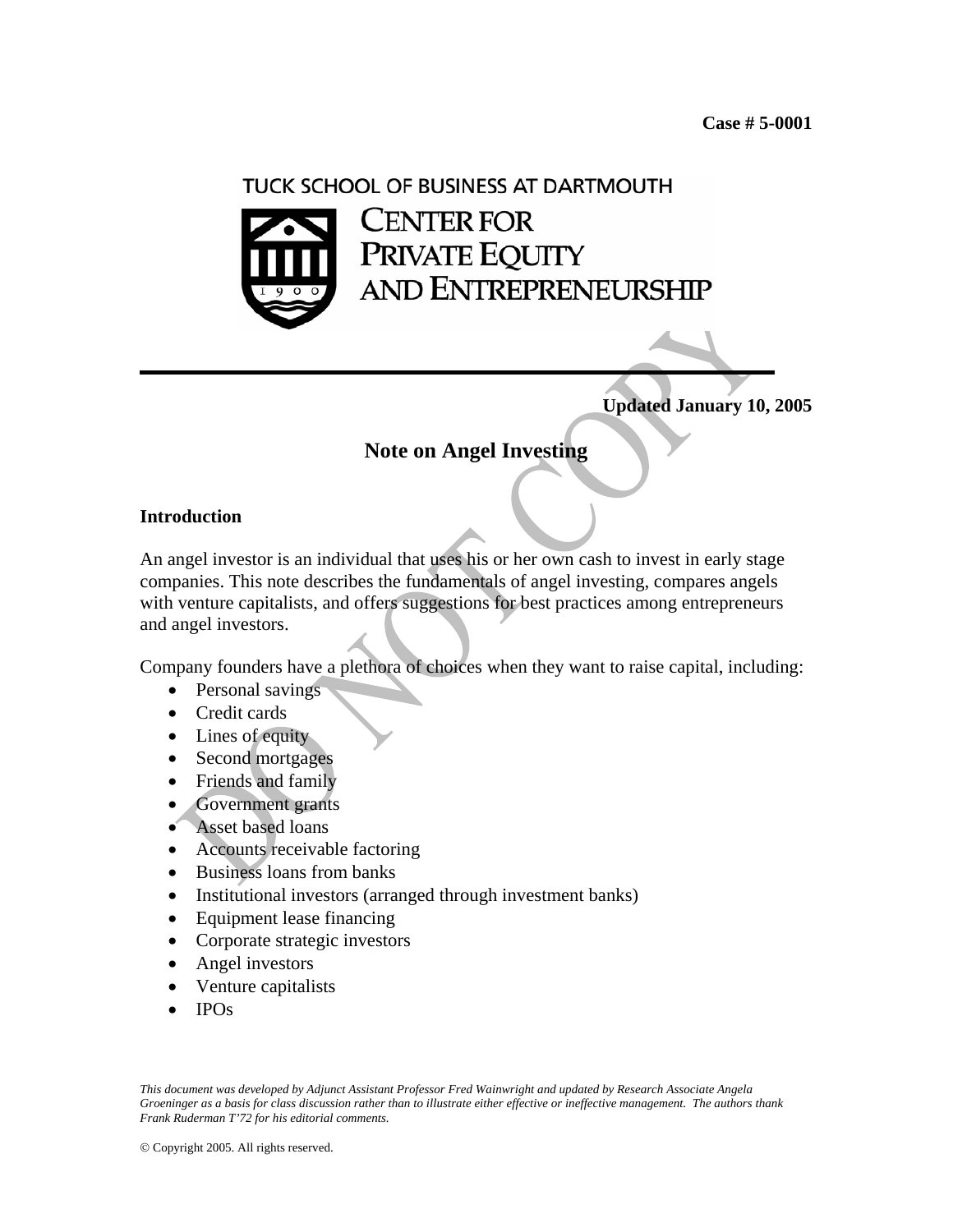Seedstage entrepreneurs, with very early stage concepts, products and companies, should weigh their options carefully in order to ensure the long term survival and optimal growth path of their startups. Founders can seek debt and/or equity investments. Debt-related capital most often requires monthly payments that can reduce the cash flow of a fast growing company. Some founders may ask for more equity capital than they really need and give up too much equity in exchange.

Bill Gates, for example, still owns a substantial portion of Microsoft, whereas most founders see their percentage ownership diluted to less than 5% after numerous rounds of financing and public stock offerings. Fortunately, if the company has reached an IPO stage, the small slice of a very big pie allows those founders to achieve a multi-million dollar net worth.

Angel investors are so named because in the early 1900s wealthy individuals provided capital to help launch new theatrical productions. As patrons of the arts, these investors were considered by theater professionals as "angels." Estimates of the number of active angel investors in the US vary widely because there are no registration requirements. The SEC Rule 501 states that an "accredited investor" is a person with a net worth of at least \$1 million or annual income of at least \$200,000 in the most recent two years or combined income with a spouse of \$300,000 during those years. According to Forrester consulting, the number of households in the US that fit that profile is approximately 630,000. The power of angels lies in the sheer number of companies they fund. Some studies suggest angels invest in 10 to 20 times more companies than VCs.

Angels fill a critical capital gap, between "friends and family" and VCs. When a startup requires more than \$25,000 but less than about \$1.5 million, angels are a viable source of capital. This level of funding is below the radar screen of most venture capitalists, although some VCs will occasionally fund a seed round of as little as \$500,000. Angels usually invest using preferred stock, which offers the owner more rights than common stock, and typically acquire 20-30% of a company in the first round of financing. They like to make a return of 5 to 10 times their initial investment in order to achieve a return on their own portfolio of between three and five times their investment.

Why don't angels simply invest in VC funds? According to the European Private Equity and Venture Capital Association, in the past 10 years European VCs have produced a 14% return to their investors. In the same period, according to the National Venture Capital Association, VC's in the US have produced a return of 26%. Angels, though, are not just driven by returns. They typically fund a venture in its seed or startup stages, and if the business survives, subsequent rounds are often provided by venture capital firms. Despite the illiquidity and risk involved in this type of investing, angels believe the benefits of unlimited upside potential and the experience of building a business far outweigh the costs. They have a strong emotional stake in investing and enjoy coaching others and the rush of fast-paced company growth.

During the past few decades, VCs have raised larger and larger pools of capital and since the time and expense of reviewing and funding a company are the same, regardless of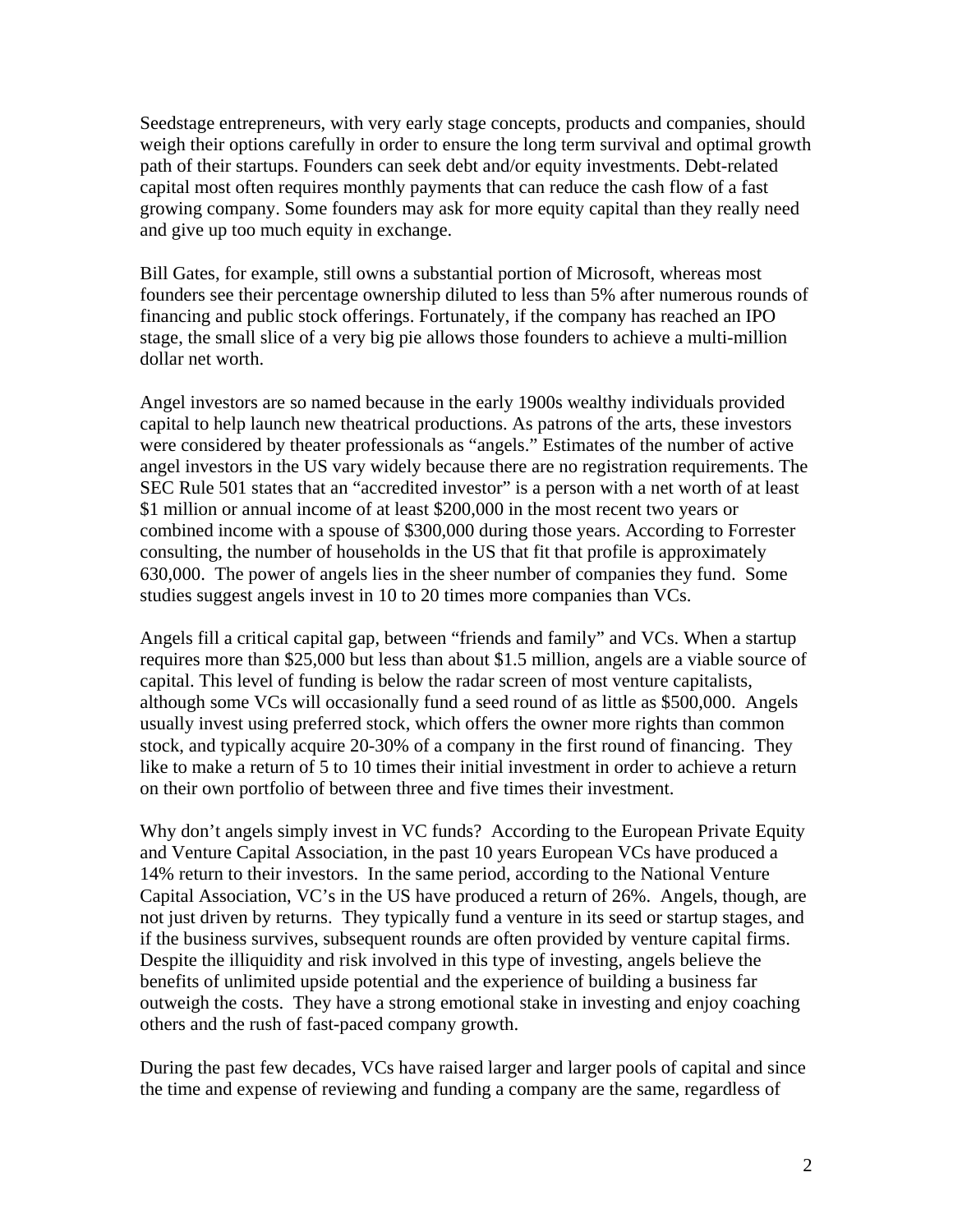size, it is far more efficient for VCs to fund larger transactions. It is important that angels continue to be actively involved in investing because without seed stage financing, the country's entrepreneurial force loses its energy.

# **Angels and VCs rarely compete for the same deals**

Table 1 below compares and contrasts these two types of investors: **Table 1 – Angels vs. VCs** 

|                        | <b>Angels</b>                          | <b>VCs</b>                                                    |
|------------------------|----------------------------------------|---------------------------------------------------------------|
| Funding amounts        | \$25,000 to \$1.5 million              | \$500,000 and above                                           |
| Motivation to invest   | Not just return driven, strong         | Mostly return-driven with                                     |
|                        | emotional component ("bragging         | adjustments for relationships with                            |
|                        | rights", psychological benefits of     | other VCs and reputation among                                |
|                        | coaching, rush from being involved     | entrepreneurs                                                 |
|                        | in fast paced startups)                |                                                               |
| Accessibility          | Prefer anonymity, reachable via        | Highly visible, usually will only                             |
|                        | referrals or through angel groups      | look at business plans referred by                            |
|                        |                                        | their network of contacts                                     |
|                        |                                        | (attorneys, etc.)                                             |
| Geographical focus     | Regional, within 4 hours drive time    | Regional, national or international,<br>depending on the firm |
| Key reasons to invest  | Personal chemistry with                | Nearly developed product,                                     |
|                        | entrepreneur, detailed market          | operating history, strong and                                 |
|                        | analysis, sustainable competitive      | experienced team, sustainable                                 |
|                        | advantages                             | competitive advantages                                        |
| Number of investments  | Less than VC firms because have the    | More than angels because need to                              |
|                        | luxury of being selective              | make a minimum number of                                      |
|                        |                                        | investments in a given year                                   |
| Term sheet issuance    | Relatively fast (one day to three      | Can be fast, but usually is at a                              |
|                        | weeks), terms are somewhat             | moderate pace (several weeks),                                |
|                        | negotiable (more than with VCs)        | terms are fairly standard and not<br>very negotiable          |
| Investment vehicle     | Common or preferred stock,             | Preferred stock (convertible to                               |
|                        | occasionally convertible debt (debt    | common)                                                       |
|                        | convertible to equity shares)          |                                                               |
| Equity percentage      | 10% - 30%                              | 20% or more                                                   |
| Typical post-money     | \$250,000 to \$10 million              | \$5 million and above                                         |
| valuation of startups* |                                        |                                                               |
| Due diligence          | Relatively fast and light              | Relatively slow and methodical                                |
| Funding process        | Lump sum or milestone                  | Lump sum or milestone                                         |
| Long term value added  | Operational experience, common         | Experience in managing growth,                                |
|                        | sense advice, specific industry        | deep pockets, networks of                                     |
|                        | expertise                              | additional sources of capital,                                |
|                        |                                        | rolodex, experience in managing                               |
|                        |                                        | IPOs and sale exits                                           |
| Reaction to bad news   | Roll up the sleeves and help solve the | Intense communication and                                     |
|                        | problem, open up rolodex               | coaching; open up rolodex; help                               |
|                        |                                        | structure joint ventures, new                                 |
|                        |                                        | financing rounds or mergers; fire                             |
|                        |                                        | management                                                    |
| Target exit time       | 3 to 5 years<br>5 to 7 years           |                                                               |
| Target IRR returns     | 15% to 25%                             | 20% to 40%                                                    |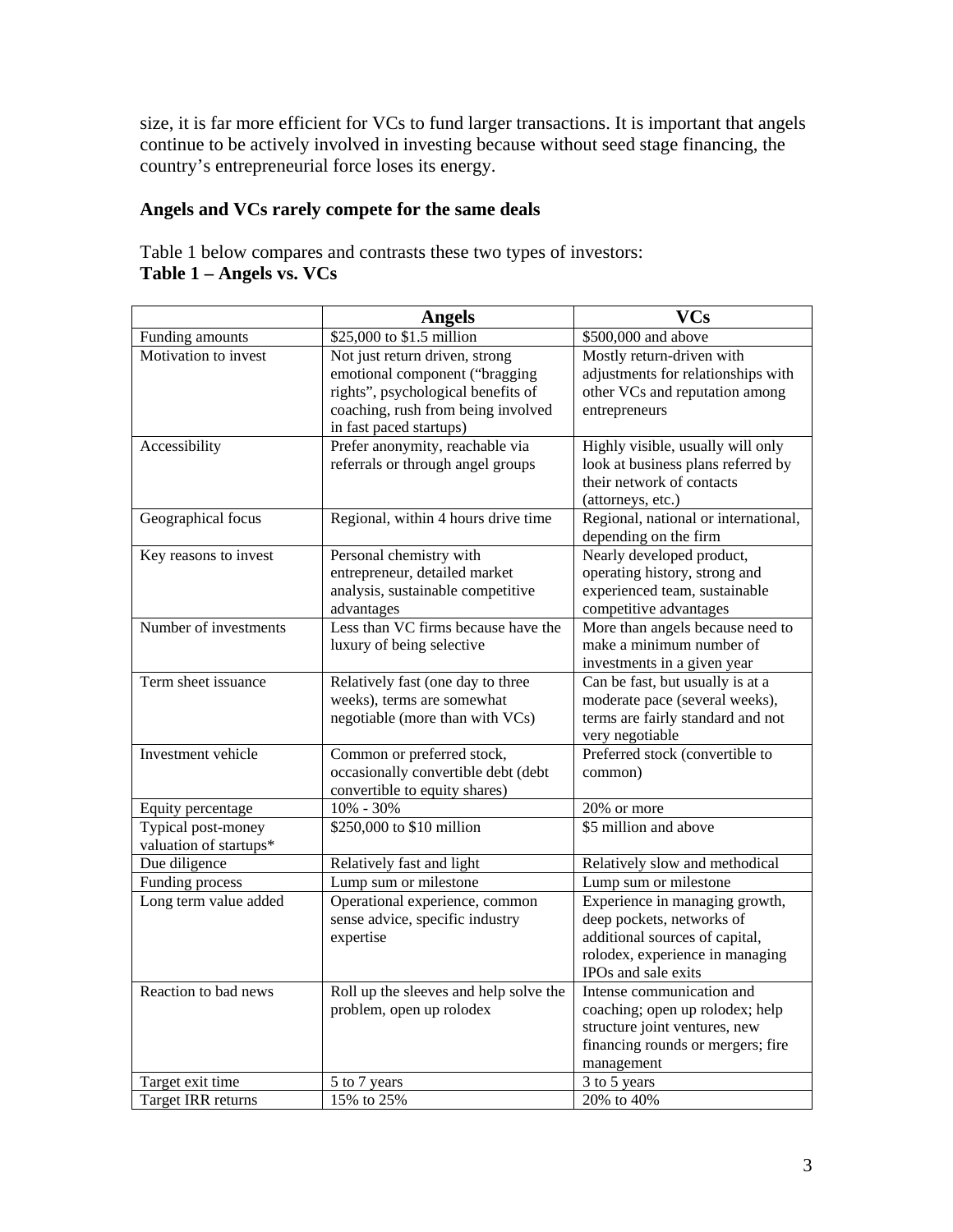\* For a description of basic valuation concepts, see the valuation section below.

### **Angels have a variety of individual and professional backgrounds**

Angels can add tremendous value to startups. On the other hand, angels are humans and are subject to their personal idiosyncrasies. One or more of these characterizations may apply to an angel:

#### *Guardian angel*

This type of investor has relevant industry expertise and will be actively involved in helping the startup achieve success. He or she has a strong rolodex of contacts and has the experience to add substantial value as a board member.

#### *Operational angel*

This angel has significant experience as a senior executive in major corporations. For an entrepreneur, this type of investor can add much value because he or she knows what the company needs to do in order to scale up operations.

#### *Entrepreneur angel*

An investor that has "been there, done that" is very valuable to a novice entrepreneur. For example, an entrepreneur can add perspective to the founders on what to expect from investors and how to effectively negotiate financing terms.

#### *Hands-off angel*

A wealthy doctor, attorney or similar professional must focus on his or her day-to-day career. This type of investor is willing to invest but usually does not have the time or specific expertise to be of much help to the startup.

#### *Control freak*

Some investors either believe they have all the answers because they have achieved certain wealth or they have the personality to convince themselves they know "everything." Caveat emptor.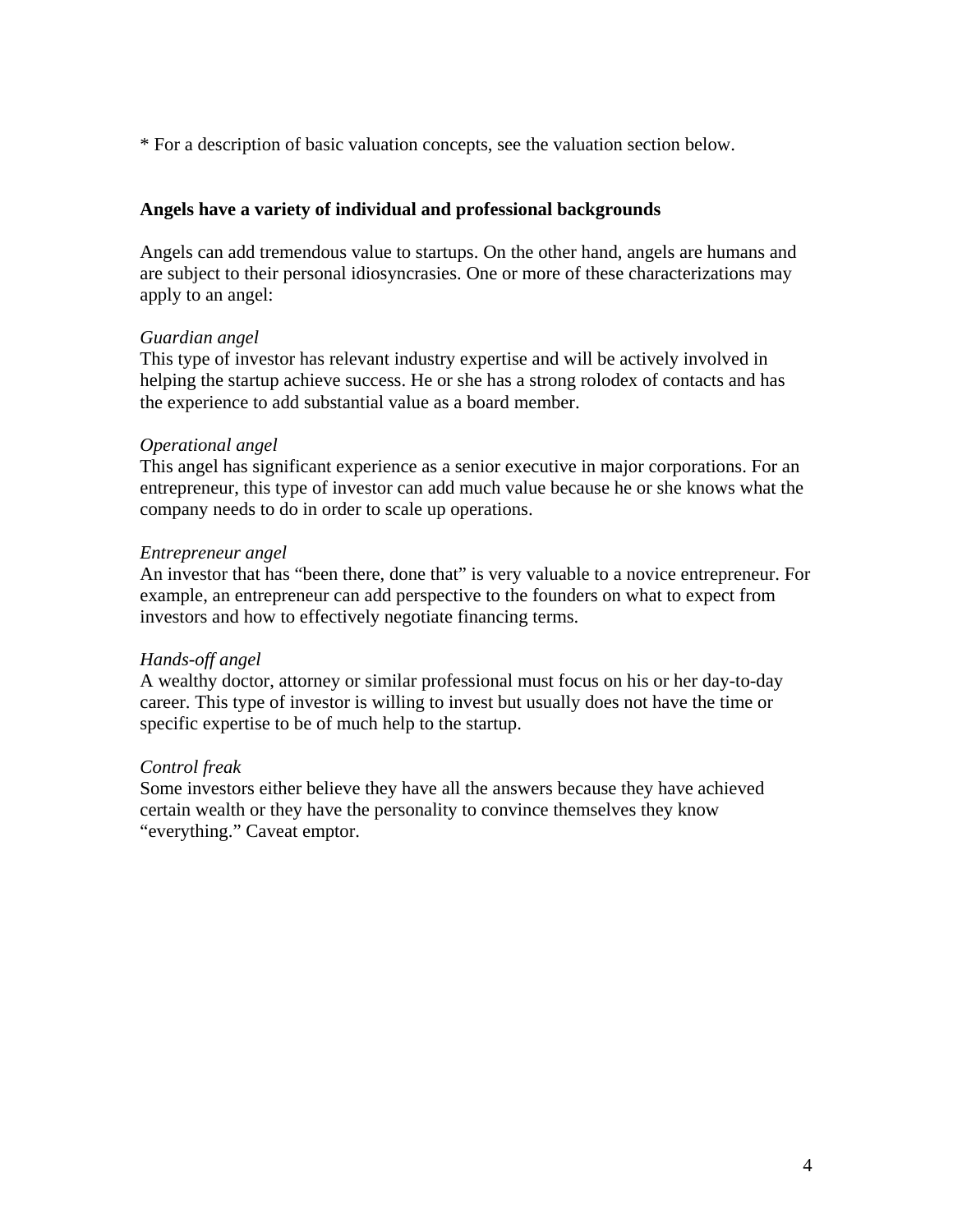# *Lemming*

Some angel investors will not make a decision unless an informal leader in the angel group invests or makes positive comments about a startup. Success breeds success - even a term sheet from one or two small investors can allow an entrepreneur to access larger investors, who usually become more interested when they find out that fellow investors have committed. Some lemming investors are particularly astute at leveraging the work of other investors whereas other lemmings simply trust blindly in the due diligence and term sheets of fellow investors.

#### **Angels band together**

Angel investors increasingly join one or more informal or formal groups. There are various advantages of working in groups:

- Social bonds and networking
- Access to pre-qualified deal flow
- Leverage intellectual capital and expertise of individual members
- Learn from each other regarding deal evaluation skills
- More extensive due diligence capability
- Alignment of members' interests

Angel groups can be structured in various ways:

- Each member owns a portion of the legal entity representing the group
- Limited liability corporations are formed by individuals to invest in specific deals
- The group is a non-profit entity and individual angels invest independently

Names and contact information, if available, of angel groups in the West Coast and northern New England are shown in Appendix 1.

Annual fees in angel groups are usually in the range of \$100 to \$2000 per member. These fees cover meals, conference rooms and administrative staff.

Typically an entrepreneur must complete a questionnaire and submit an executive summary or a full business plan. A proactive entrepreneur will understand the angel investing process. A reading list is enclosed in Appendix 2 and a sample angel group questionnaire is shown in Appendix 3. Some groups require that a member meet with the entrepreneur and determine if the plan is viable before allowing the entrepreneur to present to the group. Other groups allow the administrative staff and managing director to review the plan and invite the entrepreneur to present without a "champion."

Once the presentation is made (usually in 10 to 45 minutes, including a question and answer period) the entrepreneur is asked to leave the room. The angels discuss the opportunity and, if one or more angels are interested then, depending on the group, either the entrepreneur is invited back at a later date for a more thorough review of the plan or an initial term sheet is developed within a week and presented to the entrepreneur.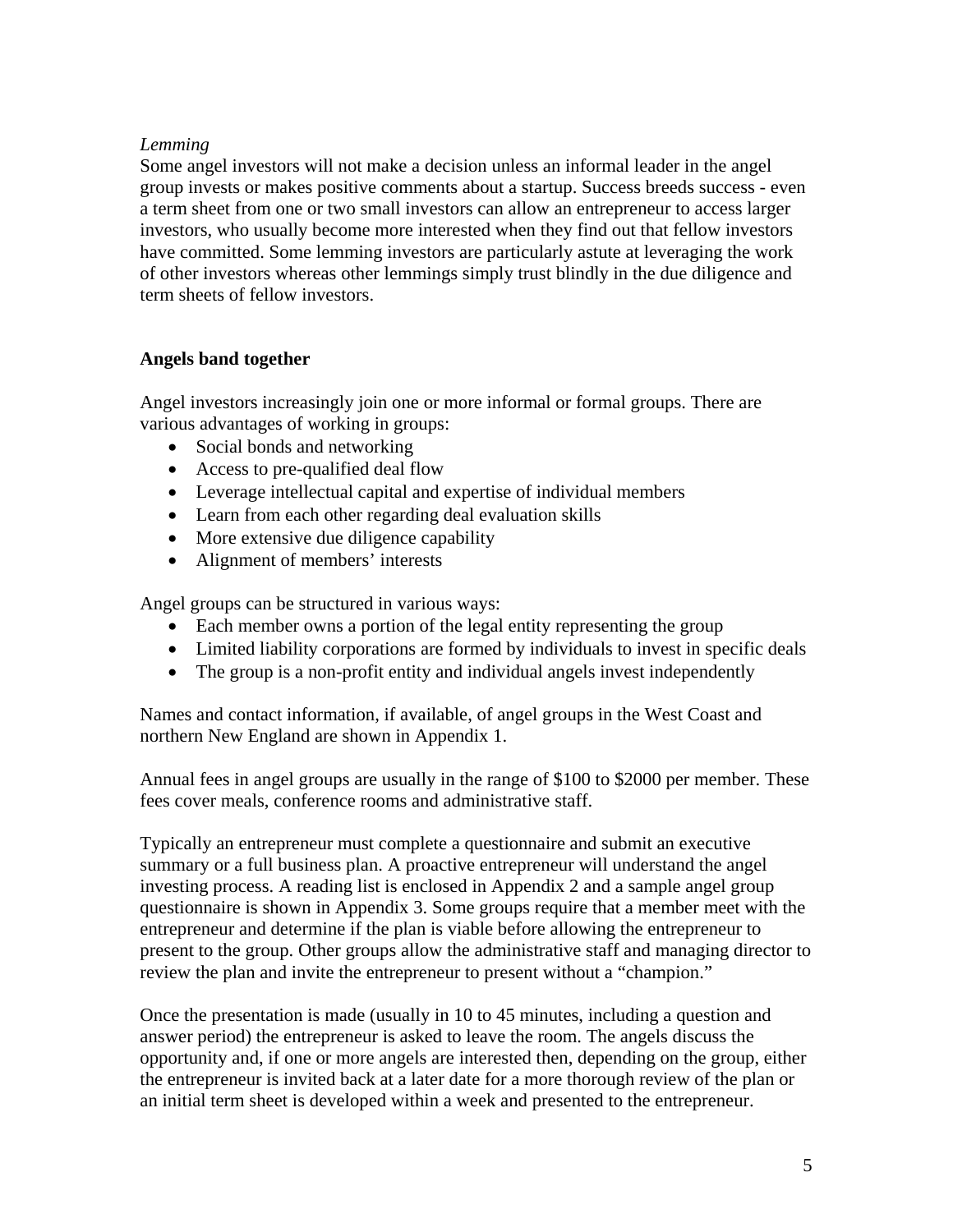Sometimes, if an entrepreneur presentation is weak but the idea has merits, the entrepreneur will be coached on what to do in order to be able to present in a future meeting. Occasionally, the entrepreneur is matched with an angel that is willing to coach the entrepreneur (informally or for a fee) in order to raise the quality of the business to fundable status. Some angels specialize in helping entrepreneurs write business plans and develop their strategy.

Angel groups occasionally band together with other angel groups to share due diligence and invest sufficient capital to complete a round of financing.

#### **Evaluation of business plans uses several parameters**

Too many entrepreneurs limit their opportunities by writing weak business plans. Great ideas are common; much rarer are businesses with the people and products to enter a market and take share or dominate. Only 1 % to 2% of all business plans presented to angels or VCs receive funding.

Companies don't build themselves. People build companies. Ultimately, an angel investor is selecting a management team. A great team can make even a mediocre company achieve reasonable success, whereas a company with the best technology will not be successful with a mediocre management team.

Some of the key factors of a business plan that improve the success potential of a startup are shown below.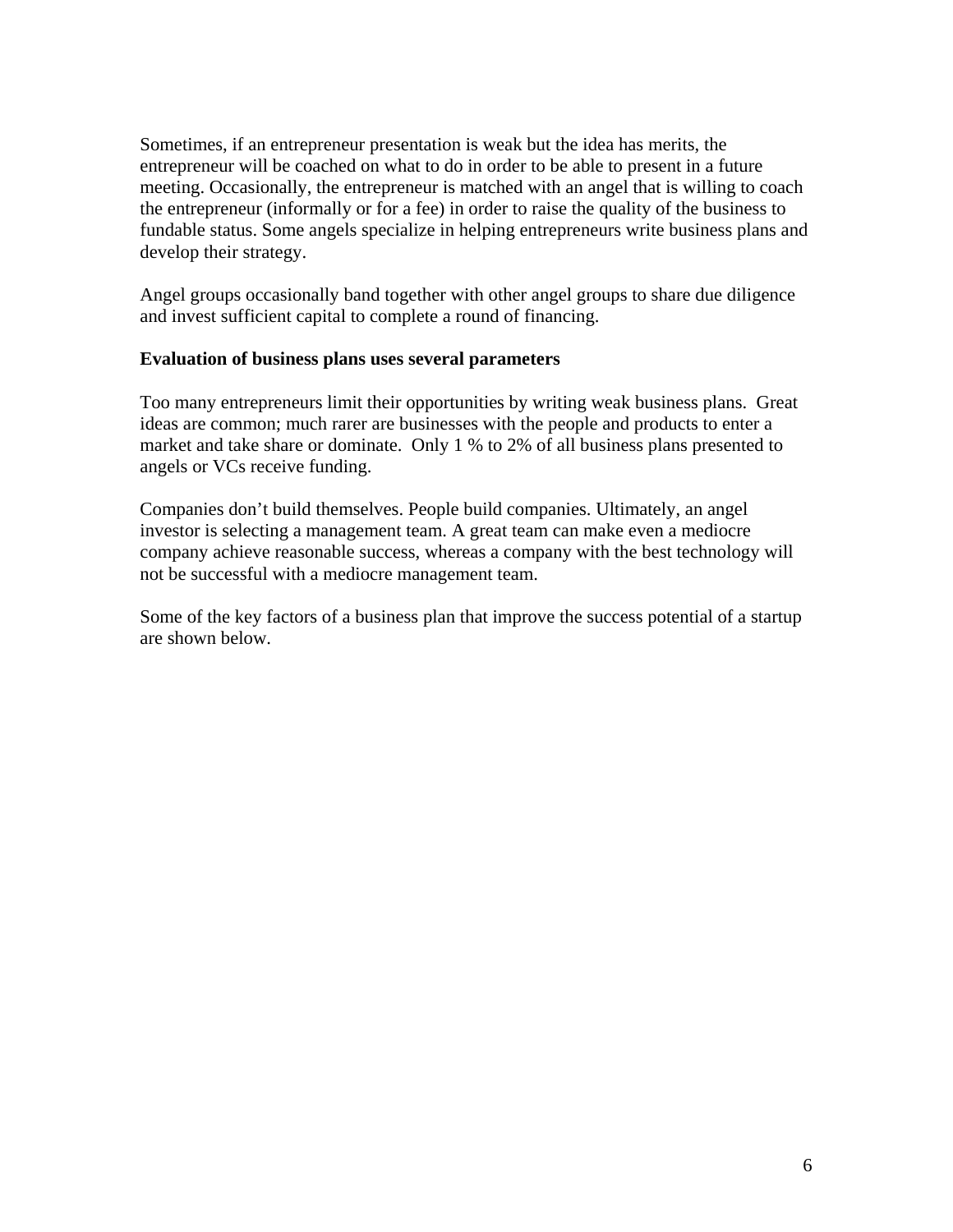# **Table 2 – Success Factors**

| <b>Factor</b>         | <b>Description</b>                                                          |
|-----------------------|-----------------------------------------------------------------------------|
| Management            | Years of operational experience in a similar industry<br>$\bullet$          |
|                       | Startup experience with a similar business model that led to a              |
|                       | successful exit                                                             |
|                       | Willing to be coached<br>$\bullet$                                          |
| Market                | Addressable market that is fragmented and growing<br>$\bullet$              |
|                       | Customers already lined up<br>$\bullet$                                     |
| Technology            | Patent protected<br>$\bullet$                                               |
|                       | Creates strategically defensible position<br>$\bullet$                      |
| Competition           | Shows that company has some competition, regardless of<br>$\bullet$         |
|                       | product or service                                                          |
|                       | Clearly summarizes competitors and key threats<br>$\bullet$                 |
| <b>Business model</b> | Similar to one or more used by successful companies<br>$\bullet$            |
|                       | Demonstrates that customers have real pain that product or<br>$\bullet$     |
|                       | service solves ("must have" vs. "nice to have")                             |
| Exit strategy         | Identifies target acquirers<br>$\bullet$                                    |
|                       | Shows deal history of acquisitions and IPOs with key financial<br>$\bullet$ |
|                       | multiples and ratios                                                        |
| <b>Risks</b>          | Objectively assesses risks and describes actions to reduce,<br>$\bullet$    |
|                       | mitigate or eliminate them                                                  |
| Financial projections | Shows conservative, expected and targeted figures with<br>$\bullet$         |
|                       | assumptions for each                                                        |
|                       | Focuses on cash flow and profitability<br>$\bullet$                         |
| Capital structure     | Detailed<br>$\bullet$                                                       |
|                       | Preferrably shows ownership by founders and only small<br>$\bullet$         |
|                       | numbers of unprofessional or inexperienced investors                        |
| Investment desired    | Places an offer on the table - indicates valuation<br>$\bullet$             |
|                       | Shows uses of funds in detail<br>$\bullet$                                  |
|                       | Details expected future rounds and uses of funds from each<br>$\bullet$     |
|                       | round                                                                       |

One thing is certain about any business plan: it will be wrong. Projections will change. Teams will change. Competitors will surge or fade. Most successful companies make radical changes to their business plans as managers discover the reality of their situation versus their original expectations. Thus the experience of a management team is critical in order to handle sudden changes in strategy. Angel investors play a critical role in helping management teams make adjustments and prepare for venture funding.

# **Valuation is highly negotiable in early stage investing**

Valuation is much more of an art than a science, especially for companies with no revenues or profits. In theory, a company is valued based on its ability to generate cash in the future. These future cash flows can be discounted using basic financial formulas in order to estimate the sum total of value today of all future cash flows.

For companies without positive cash flow but with revenues or net income, comparisons can be made with publicly traded companies in similar industries. For example, if ABC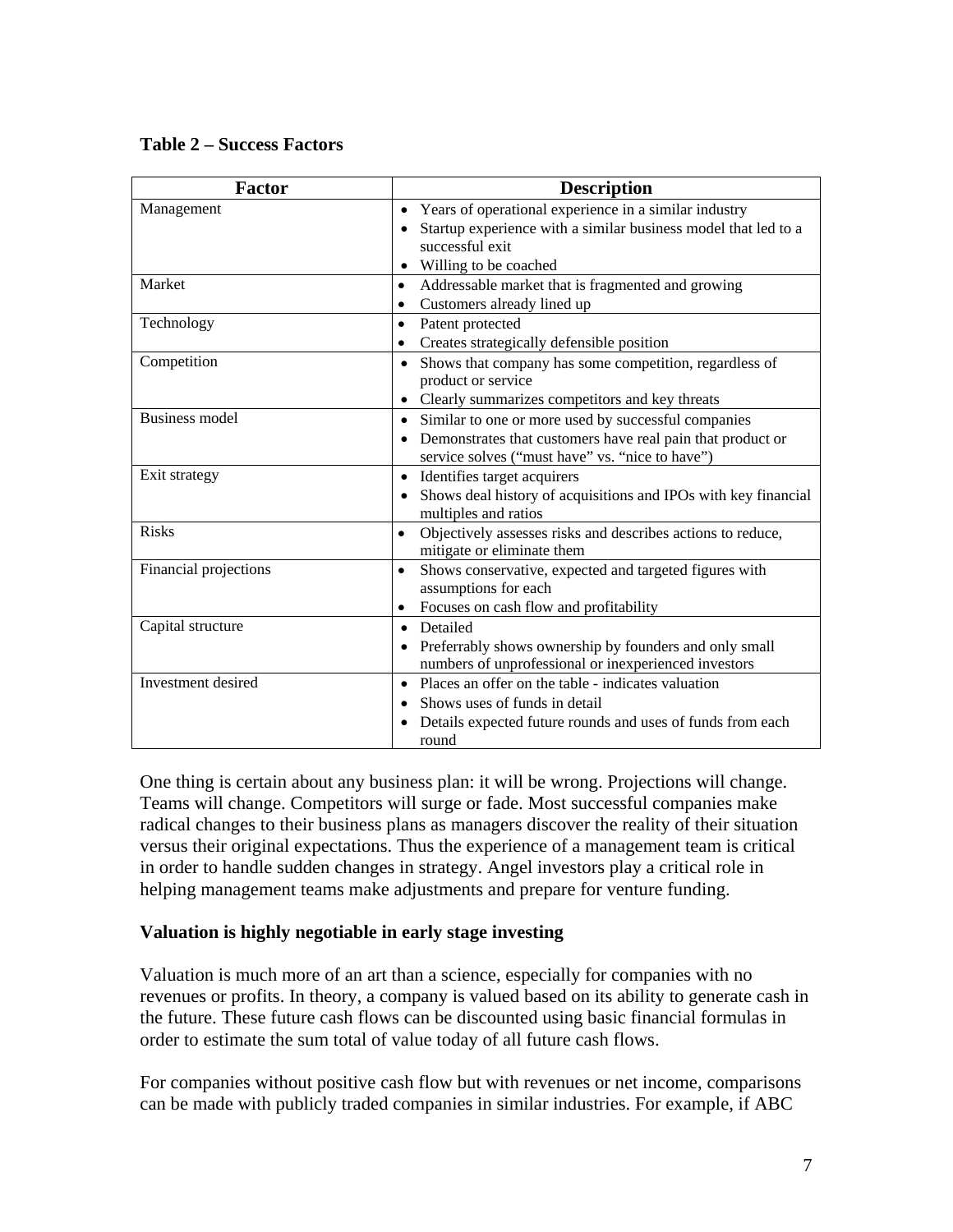startup is in the medical software business, and publicly traded companies in the same industry trade for approximately 2 times annual sales, then it is reasonable to estimate the value of ABC as somewhat less than 2 times its annual sales. Usually a discount of 10% to 40% is made for private companies due to the fact that their stock is not publicly traded and the likelihood of matching willing sellers and buyers of private stock is fairly low.

Investors refer to the valuation of a company prior to receiving a round of investment as "pre-money." Once funding occurs, at that instant, the value of the company rises by the amount of funding and the "post-money" value is determined. For example, a company valued at \$1 million "pre-money" will be worth \$1.2 million "post-money" after receiving a round of \$200,000 in funding. The investor in that round owns one sixth of the company (\$200,000 is one sixth of \$1.2 million).

If a startup has no revenues, then valuation is subject to much negotiation and relies more on common practices of angel and venture capital investors. A "hot" company with patents or competitive advantages and potential for hundreds of millions of dollars in sales will certainly command a larger value than one with tens of millions in potential sales, but hard rules are difficult to establish in the investing industry. Angels commonly value seed-stage, concept-type firms at around \$4 million while venture capitalists prefer to invest in early stage companies that they value at \$10 million and higher. The following table lists some common valuation methods that angels might use when investing in a company.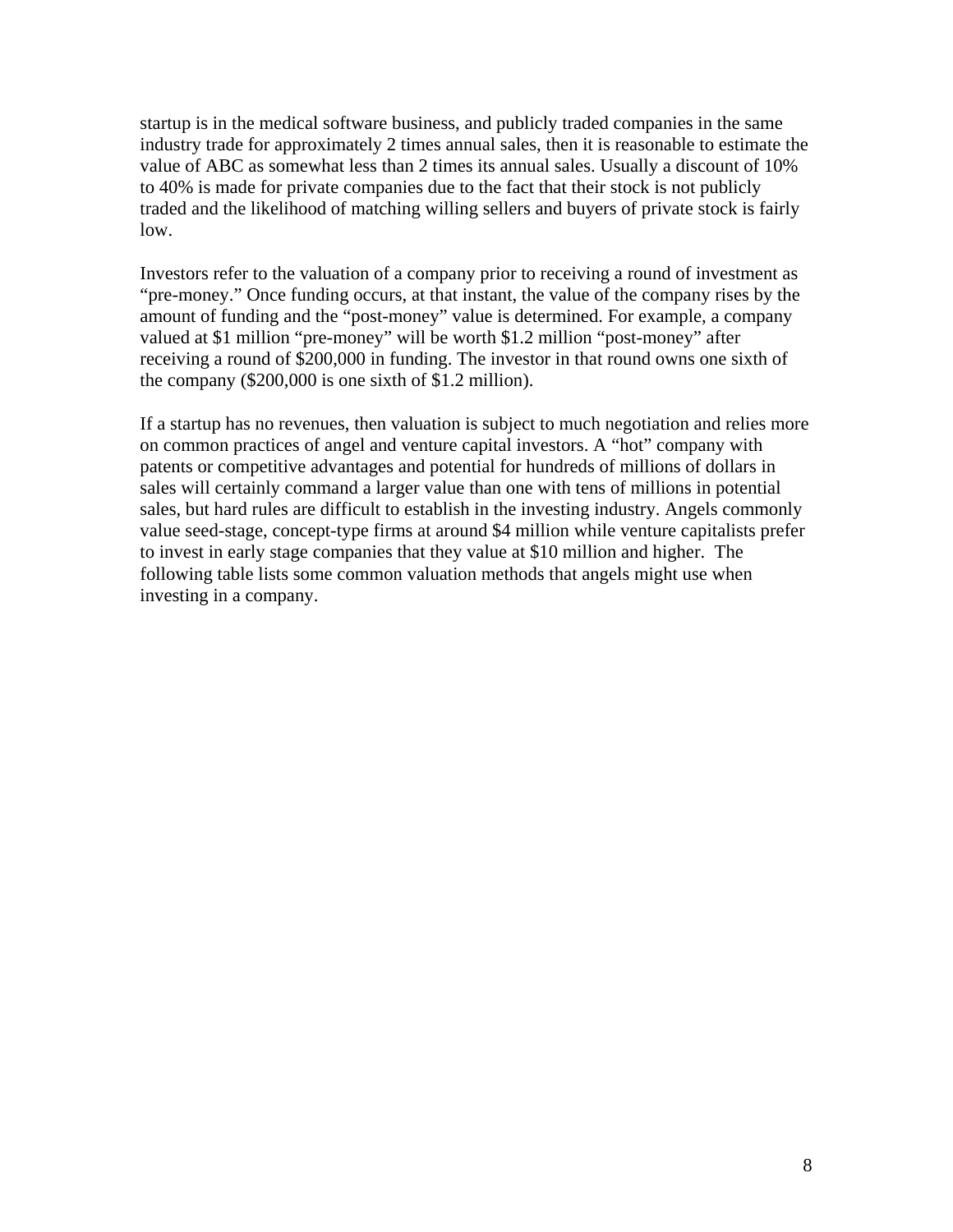| <b>Valuation</b><br><b>Method</b>   | <b>Description</b>                                                                                                                                                                                                          | <b>Pros</b>                                                                                                                                                    | Cons                                                                                                                                |
|-------------------------------------|-----------------------------------------------------------------------------------------------------------------------------------------------------------------------------------------------------------------------------|----------------------------------------------------------------------------------------------------------------------------------------------------------------|-------------------------------------------------------------------------------------------------------------------------------------|
| \$5 MM limit                        | Never invest greater than \$5<br><b>MM</b>                                                                                                                                                                                  | Simple and provides necessary<br>upside risk                                                                                                                   | Can be too high sometimes                                                                                                           |
| <b>Berkus</b> method                | Total value ranges from \$1-\$6<br>MM, starting with \$200K and<br>adding \$1 MM each for a<br>sound idea, a prototype, a<br>quality board, or any roll-out<br>sales, and adding \$1-2MM for<br>a quality management team   | Simple, results in a reasonable<br>valuation, and clear<br>relationship between price and<br>tangible aspects of the<br>opportunity                            | Subjective; requires industry<br>and investing knowledge; may<br>involve lengthy discussion with<br>the entrepreneur                |
| <b>Rule of thirds</b>               | 1/3 to the founders, 1/3 to the<br>capital providers, and 1/3 to<br>management                                                                                                                                              | <b>Simple and quick</b>                                                                                                                                        | Line between founders and<br>management can be gray, and<br>founders often perceive that<br>they should receive higher<br>value     |
| \$2MM-\$5MM<br>angel standard       | Asking for less than \$2 MM<br>often implies the venture lacks<br>progress and greater than \$5<br>MM means the entrepreneur is<br>overvaluing the company or is<br>ready for VC investment                                 | Quick and easy                                                                                                                                                 | Difficult to define certain<br>parameters                                                                                           |
| <b>Multiplier</b><br><b>Method</b>  | Multiply a key number in the<br>business plan times an<br>industry standard                                                                                                                                                 | Uses industry comparisons and<br>valuation method used by<br>knowledgeable investors                                                                           | Does not take into account<br>investor's risk, time, or cost of<br>money; does not directly<br>suggest how to price the deal<br>now |
| <b>Discounted cash</b><br>flow      | <b>Identifying a potential value</b><br>for the company in the future,<br>and discounting it at a<br>specified rate                                                                                                         | <b>Considers risk and time</b>                                                                                                                                 | Complicated; can make seed<br>stage investments seem less<br>attractive if not generating<br>much cash flow                         |
| Venture capital<br>method           | <b>Uses multiplier and DCF</b><br>methods to determine how<br>much of a company to own to<br>achieve your return<br>requirements                                                                                            | If projections are accurate, the<br>method can be accurate. Also<br>good for highlighting deals<br>that could never generate high<br>enough returns            | <b>Several calculations based on</b><br>unsubstantiated financial<br>projections                                                    |
| <b>Virtual CEO</b><br><b>Method</b> | Giving support to a startup in<br>exchange for equity, usually 1-<br>5%.                                                                                                                                                    | No financial risk; stakeholder<br>motivations are generally seen<br>as in line with founders                                                                   | <b>Creates a different kind of</b><br>relationship - you may not be<br>perceived as a true insider                                  |
| <b>Start-up advisor</b><br>method   | Lower level of expectation<br>than CEO method; provides<br>some support to startup in<br>exchange for modest equity;                                                                                                        | Provides value for time; allows<br>closer look at company before<br>investment                                                                                 | May be difficult to convince<br>entrepreneur                                                                                        |
| <b>Pre-VC Method</b>                | Angel invests cash in a startup<br>with no shares exchanging<br>hands and no set price.<br>Understanding that the angel's<br>terms will be the same as those<br>in the coming VC round, but<br>at a discount to that round. | Avoids any value negotiation;<br>avoids structure negotiation on<br>equity; assures the same terms<br>as professional VC investors,<br>but at a premium price. | Slightly complicated, with no<br>control over the eventual<br>valuation.                                                            |

**Table 3 – Examples of Valuation Methods** 

*Source: Winning Angels*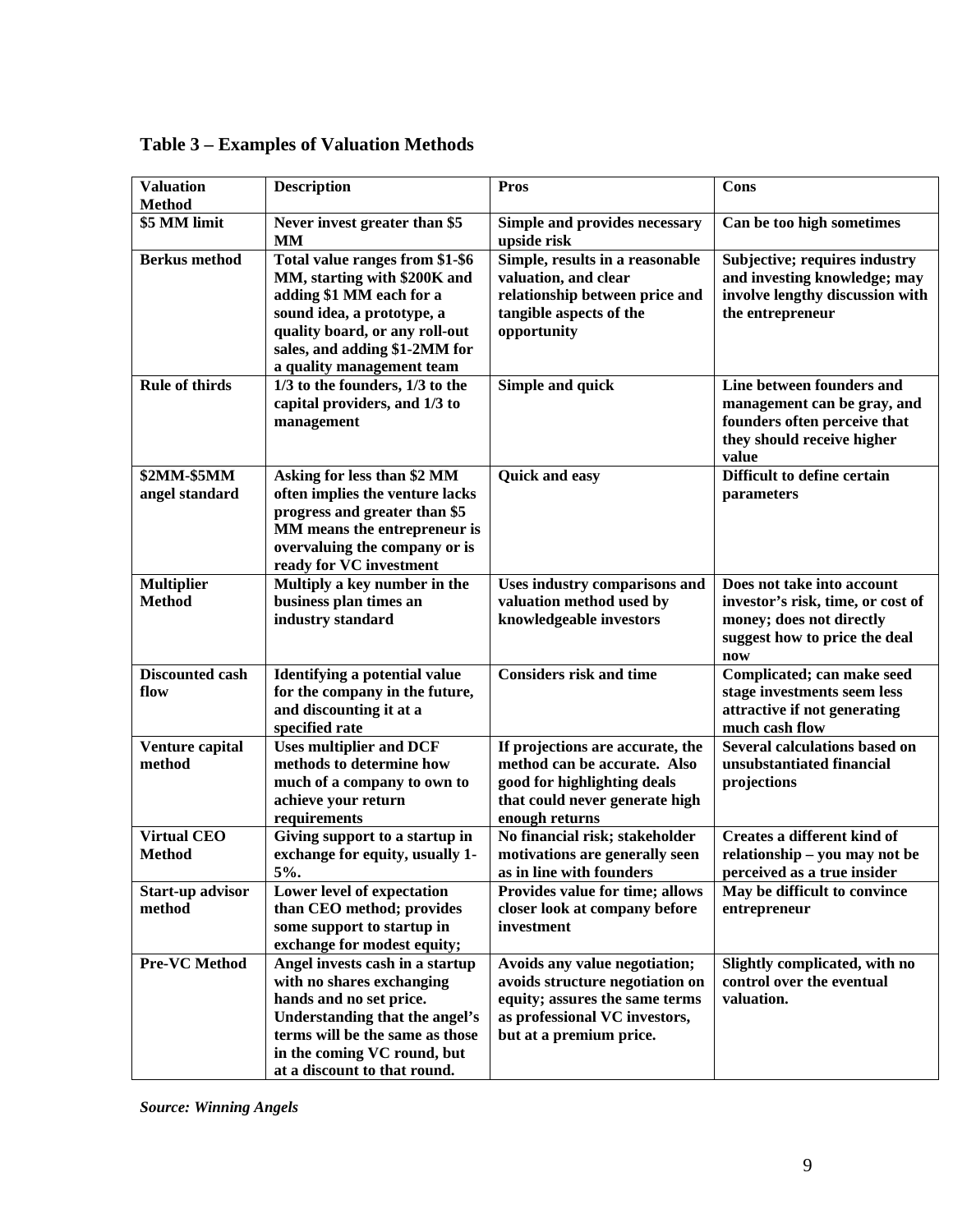# **Exits**

Angels need to exhibit a level of patience with their investments and understand that they will not likely recognize a return for a number of years. Angel investments are usually illiquid until some form of an exit strategy is employed. The founders should include their exit strategy in the company's business plan, and it should be agreed upon between the entrepreneurs and the investors. Although market conditions may cause the exit strategy to change, investors want to know the plan as well as the time frame for harvesting their investment. The following list details some of the most common harvesting methods:

- Strategic Sale: The company is sold, often to another industry player.
- Initial Public Offering: While this method can be lucrative, it can be a very difficult exit method to execute. There are numerous rules and requirements involved with an IPO, and it is very time-consuming.
- Partial Sale: The investor sells his stake in the company back to management or to another willing buyer.
- Bankruptcy: If the company is not successful, it can declare bankruptcy, either restructuring its operations or going out of business completely.

# **Latest developments in angel financing**

During the "boom", the large number of angel investors can be attributed to the fact that while some of them had both wealth and experience, many lacked the industry expertise characteristic of this type of investing. Less due diligence, a shorter period to exit, and less value-added contributions became common during this period.<sup>[1](#page-9-0)</sup> After the stock market debacle in early 2000, angel investor groups had a difficult time. Many early stage companies lost customers or ran out of cash. Of those startups that survived, many had to reach out to venture capitalists who insisted on significantly reducing the ownership percentage of previous investors, including founders and angels.

During times of major decreases in startup valuations from one financing round to the next, the VCs' basic message to earlier investors was "if you can't invest in the company in this new round of financing to keep it alive, then you don't deserve to own much of it." This is similar to a poker game; those players who are unwilling to up the ante lose everything they placed in the pot in previous betting rounds. Tough, but fair.

Some of the larger angel groups have either formed their own funds or joint ventured with venture capital funds in order to ensure that young companies have the necessary funding in subsequent rounds to grow rapidly. Thus the angels are better able to monitor their investments as the startups achieve greater growth.

<span id="page-9-0"></span> $\overline{a}$ <sup>1</sup> *Cutting Edge Practices in American Angel Investors, John May and Elizabeth F. O'Halloran, The Darden Batten Institute,*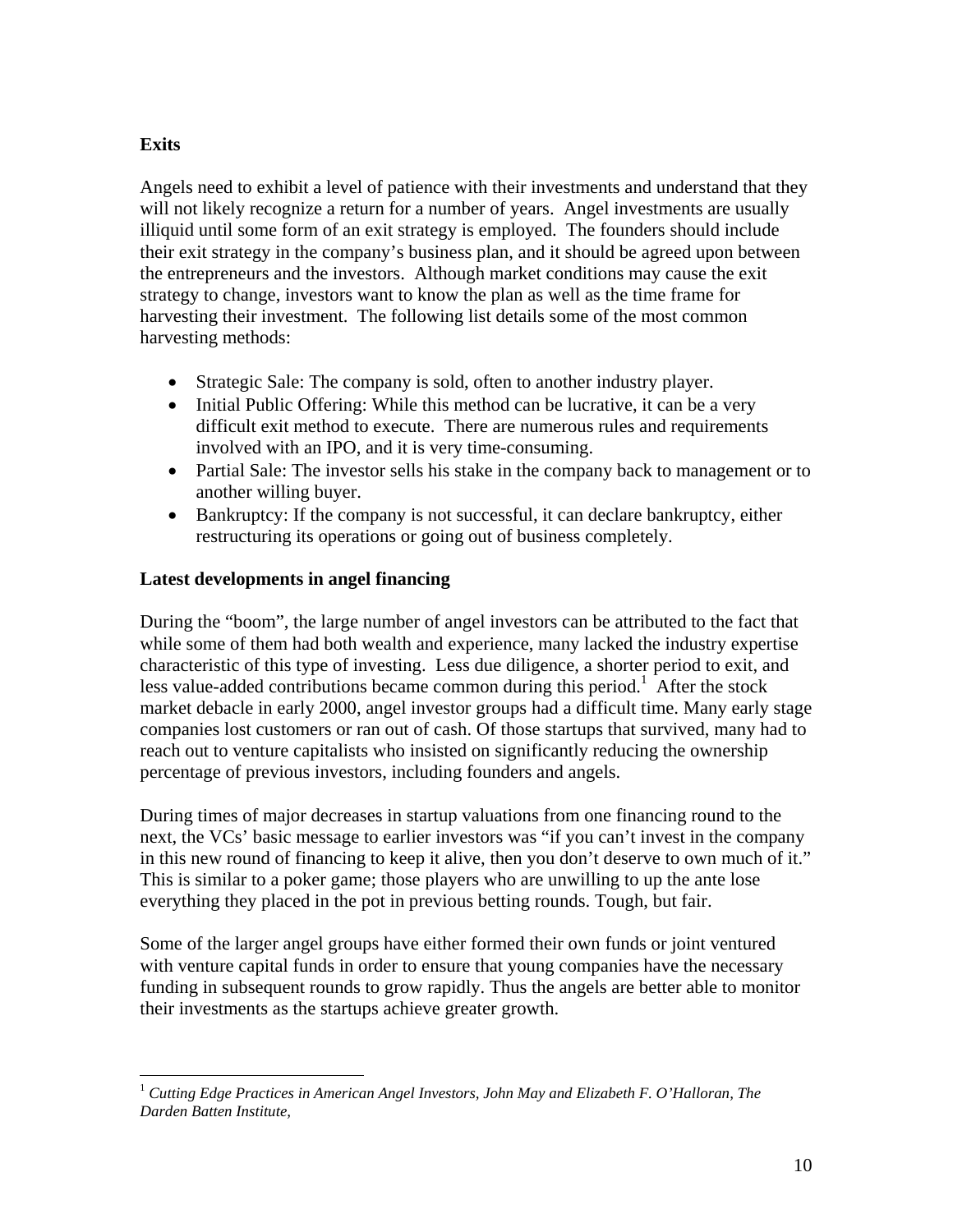Tenex Greenhouse, for example, is an angel group in California that launched a \$20 million venture fund using angel and institutional capital to support successful angelfunded startups. Tenex Greenhouse also offers intellectual capital, leveraging its members' functional specialties and industry experience to provide support to funded startups.

The well known Band of Angels, started in 1995 in Silicon Valley, now has a \$50 million VC fund with capital from institutional investors. From another perspective, VIMAC is a VC fund in Boston that has a network of over 200 angels who can co-invest on selected deals, especially ones that require more advisory work.

One of the results of cross-fertilization of ideas and organizational structures among angels and VCs has been the emergence of typical financing terms. Exhibit 4 describes common financing terms offered by investors to entrepreneurs.

Milestone financing is becoming more common. Investors mitigate their risk by setting operational targets for the startup that need to be met before another portion of funding is made. The pricing and terms of the milestone funding is pre-set to avoid excessive legal costs.

More recently, angel investing has returned to a more sustainable condition. Individual net worth has declined, but so have deal values. Therefore, while angels are investing about half of the average deal price compared to 2000, their equity received per deal remains relatively unchanged, in the +20% range. Angels have returned to their normal practices of conducting stricter due diligence reviews and exhibiting patience when it comes to exit strategies.<sup>[2](#page-10-0)</sup>

# **Suggested best practices for angels**

Always be on the lookout for opportunities to help the startup. An angel often has industry networks that can be great sources of valuable information. Entrepreneurs can become so focused that they do not realize major trends are shifting or simply do not have time to network appropriately if they are deeply involved in product development, for example. Angels can be the eyes and ears of startups, and angels can help find good potential employees through social networks. Angels can also find other angels and venture capitalists for further rounds.

Diversify your risks by investing smaller amounts in more startups. Angel investments should be less than 10% of your portfolio, due to the risks of potential losses. The portfolio approach is key: estimates suggest that angel investors lose their investment in one-third or more of the companies they fund. Set aside at least the same amount you invest in a startup so you can make follow up investments in future rounds. This will allow you to retain your percentage ownership or at least mitigate its dilution.

<span id="page-10-0"></span> $\frac{1}{2}$  Ibid.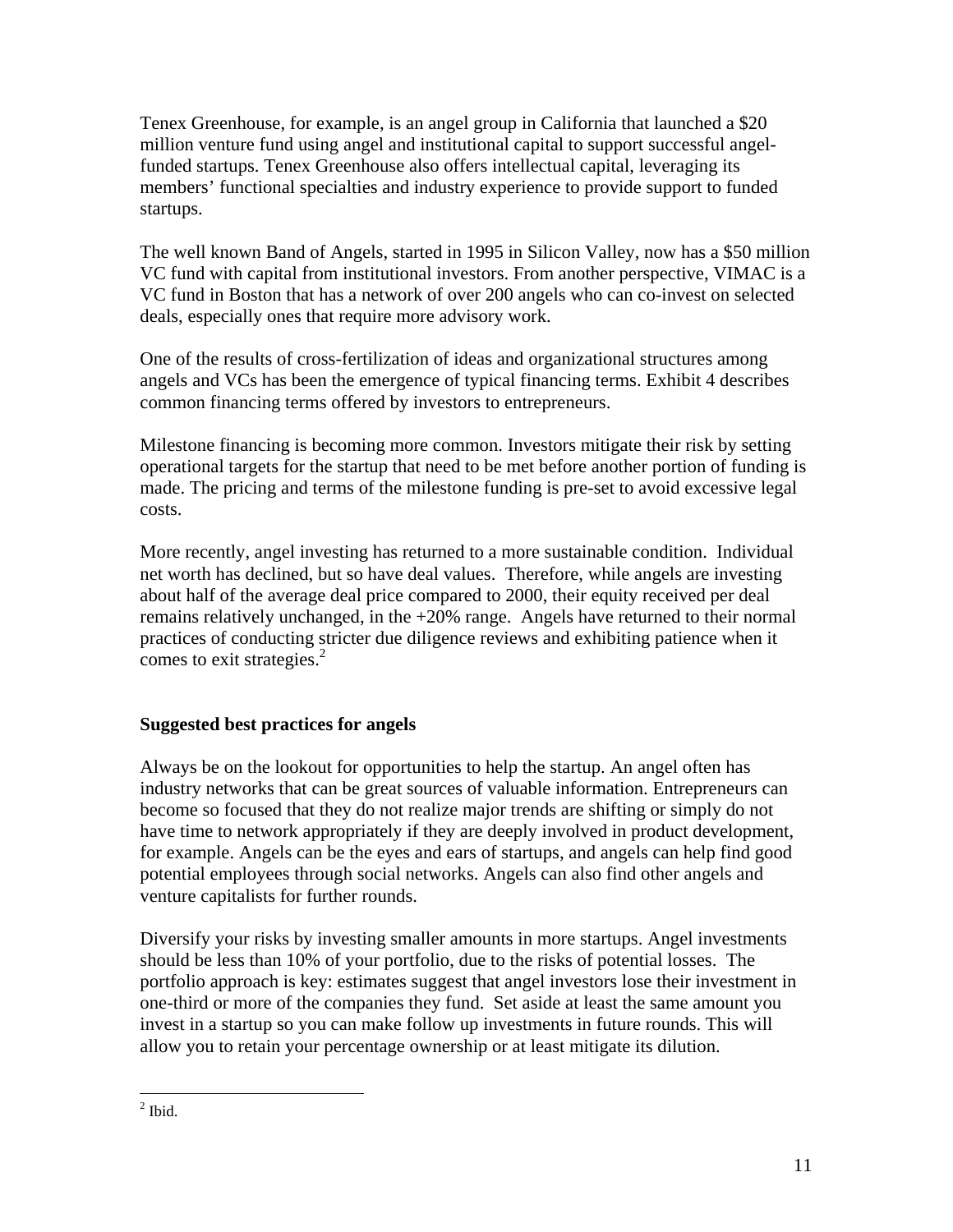Fund deals that you've shown to venture capitalists who have indicated they will fund future rounds if certain operational goals are met.

Know the ramifications of term sheet clauses in both upmarkets and downmarkets. Appendix 4 describes details of term sheets.

Angels who lead the due diligence process and sit on a board on behalf of other angels should be compensated with a small percentage of equity. The best board members are angels with relevant operating experience, not those with the deepest pockets.

Do not overcontrol the entrepreneur. There is a reason why the entrepreneur has started his or her own company: he or she prefers to run the show. Even though an angel has provided capital that does not give the angel the right to wrest control from the founder, except of course if the business is not meeting its operational goals.

#### **Best practices for entrepreneurs**

Only 1% to 2% of all business plans presented to either angels or VCs receive funding. Entrepreneurs need to read the necessary books and speak to individuals with financing experience or expertise so when the opportunity arises, they are fully prepared to present their concept to investors. Incomplete business plans are unacceptable in today's competitive environment.

Ideas are a dime a dozen. Fundable businesses are those that can demonstrate that they have the products and people to enter a market and either take significant market share or dominate.

Entrepreneurs should use informal networks to be referred to individual angels and VCs. It vastly increases the chances that a business plan will be reviewed. Also, entrepreneurs should target investors that have a history of interest in a sector or the stage of a business.

An entrepreneur should invest capital in his/her own startup. Not doing so is a major red flag for investors.

During the initial conversations with an angel group and during the presentation to the angels, it behooves the entrepreneur to find out which of the members are the real decision makers. This is difficult to ascertain but can be very valuable information because angels are human and they feel safety in numbers. The entrepreneur should focus on the more experienced angels and the managing directors of the angel group.

If groups of investors are interested, it is far better for them to invest as an LLC (limited liability company) than as individuals. VCs are weary of complex capitalization structures and an entrepreneur risks losing access to larger amounts of capital. In addition, major company decision making can become unwieldy if large numbers of investor/owners need to be consulting. This process can become like herding cats.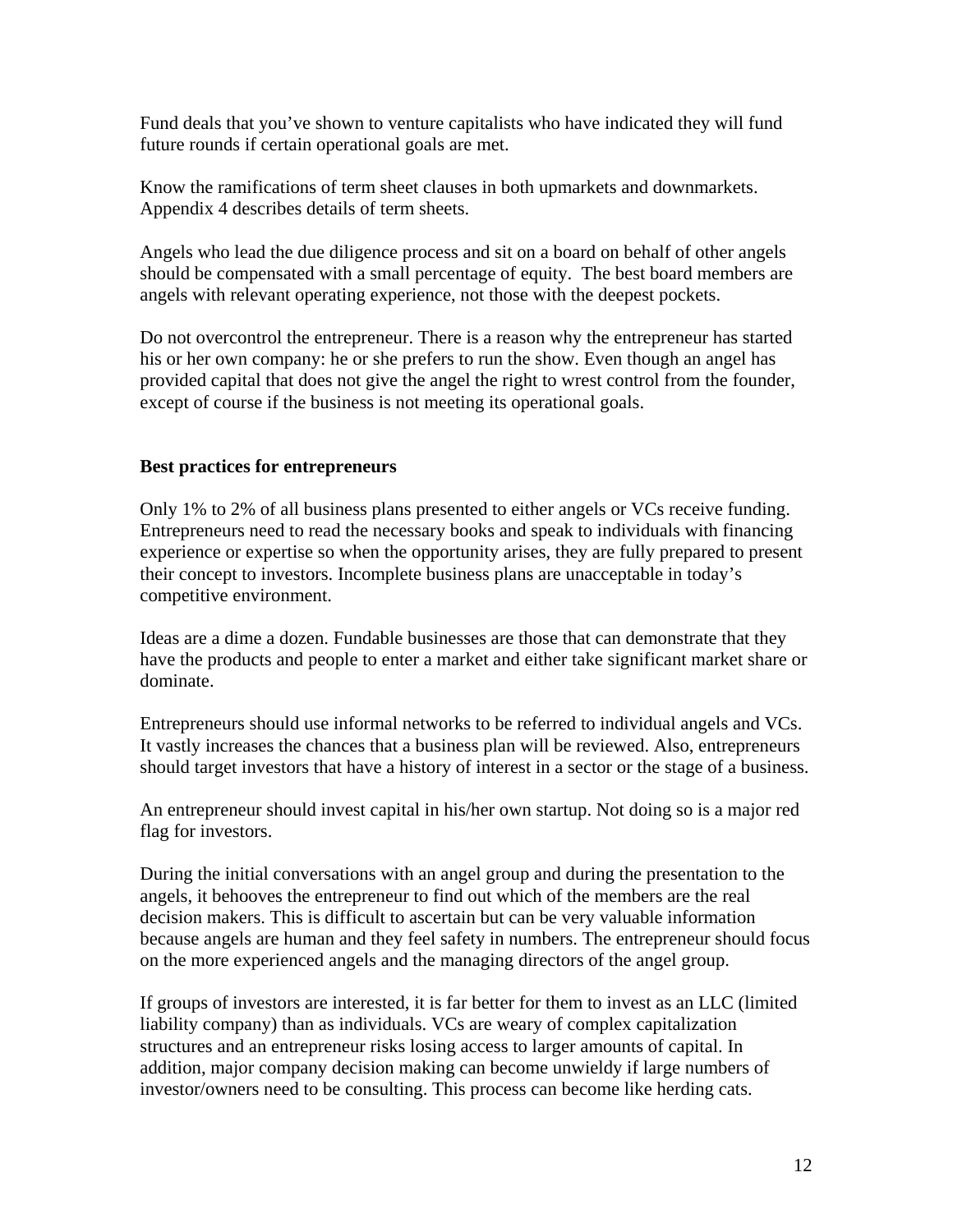Finding an angel investor is like finding a spouse. Personal chemistry is critical because it is a long term relationship. This chemistry may take time to build so invest quality time in getting to know the angel. If you are dealing with a group of angels, it is the lead angel that will be on your board or that will manage the investment on behalf of others that should be your focus. It is far better in the long run for an entrepreneur to turn down an angel investment because of lack of chemistry and wait for a better match.

Investors need to be kept appraised of the company's progress at least quarterly if not monthly. If there are problems, investors should know early about them. Involving them in developing possible solutions or finding the right people to help is a wise course of action. Waiting until the last minute before disclosing major issues entails the risk of lawsuits from an investor for fraud or misrepresentation.

#### **Conclusion**

Angel investors provide significant value to the overall economy by fueling entrepreneurial activity. Angels are distinct from venture capitalists and, although the demarcation line is blurring, angels continue to be the true initial investors in great ideas.

Entrepreneurs are responsible for knowing basic financing concepts, preparing well for investor presentations and choosing their financing partners carefully. A company can sometimes survive operational mistakes, but running out of cash means the company ceases to exist. By having a good understanding the financing process as well as the pros and cons of financing methods, entrepreneurs will increase the likelihood of their company's survival and long term success.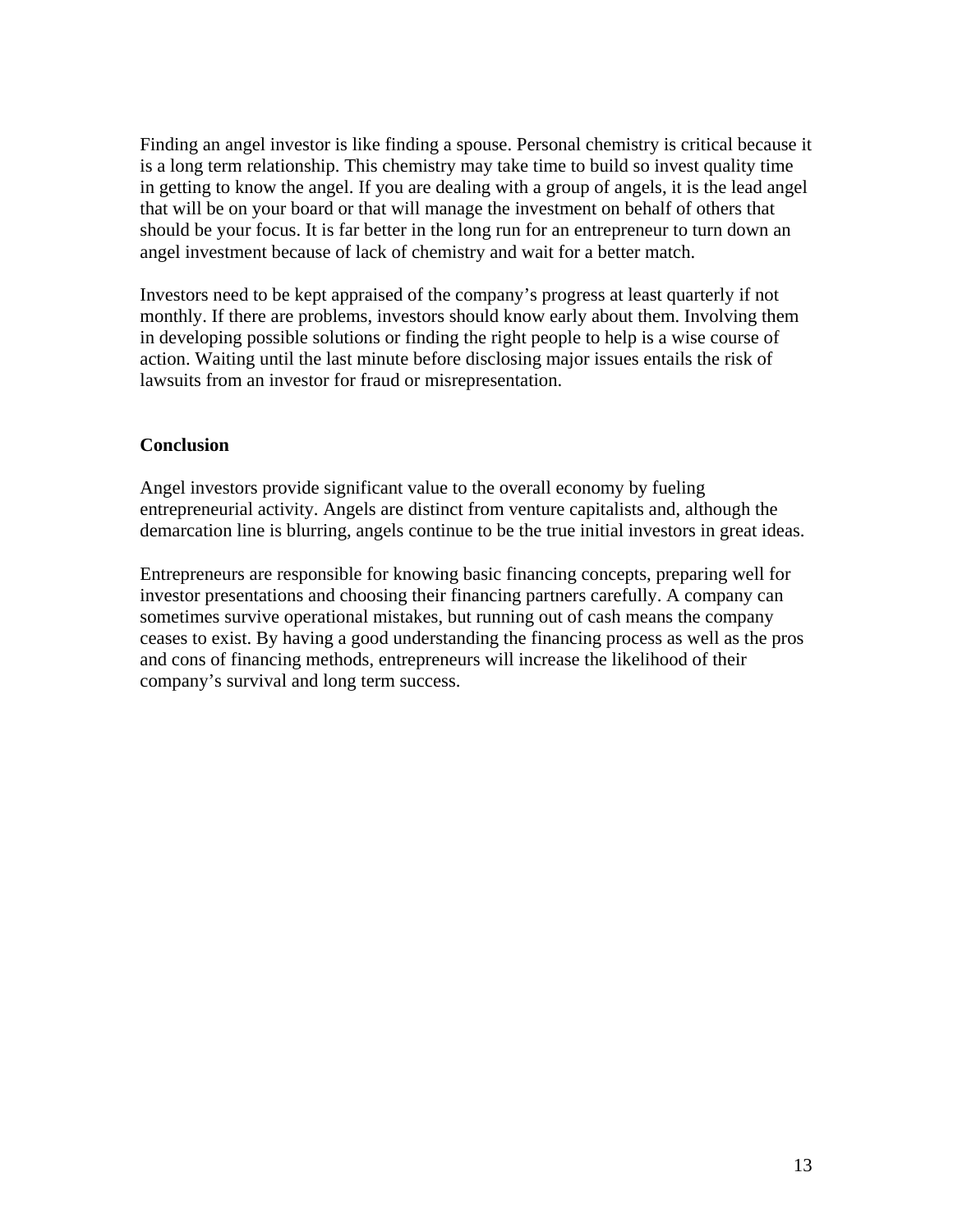# **Appendices:**

- 1. Angel groups in the West Coast and northern New England
- 2. Reading list
- 3. Typical angel questionnaire
- 4. Typical financing term sheet concepts

# **Appendix 1 - Angel Groups In West Coast and Northern New England**

| <b>Name</b>           | <b>Location</b> | Website                | <b>Other Contact Info</b> |
|-----------------------|-----------------|------------------------|---------------------------|
| Angel                 | Boston, MA      | hcangels.com           | Mary McNamara             |
| Healthcare            |                 |                        | $(617) 630 - 0777$        |
| Investors             |                 |                        | info@hcangels.com         |
| Angel's Forum         | Los Altos, CA   | angelsforum.com        | Kimberlee Cerrone         |
|                       |                 |                        | $(650) 857 - 0700$        |
|                       |                 |                        | inquiries@angelsforum.com |
| <b>Band of Angels</b> | Menlo Park,     | bandangels.com         | Ian Patrick Sobieski      |
|                       | CA              |                        | plans@bandangels.com      |
| <b>Breakfast Club</b> | Nashua, NH      | N/A                    | George Schwenck           |
|                       |                 |                        | $(603) 878 - 3081$        |
| Common                | Boston, MA      | commonangels.com       | <b>James Geshwiler</b>    |
| Angels                |                 |                        | (781) 274-9124            |
|                       |                 |                        | james@commonangels.com    |
| Gould & Co.           | Merrimack,      | N/A                    | $(603)$ 429-1631          |
|                       | <b>NH</b>       |                        | gouldcapital@aol.com      |
| <b>Granite State</b>  | Hanover, NH     | Granitestateangels.com | Fred Wainwright           |
| Angels                |                 |                        | wainright@                |
|                       |                 |                        | granitestateangels.com    |
| Launchpad             | Boston, MA      | launchpadventure       | info@launchpadventure     |
|                       |                 | group.com              | group.com                 |
| Maine                 | Portland, ME    | maineco.org            | $(800) 871 - 3485$        |
| Investment            |                 |                        | admin@maineco.org         |
| Exchange              |                 |                        |                           |
| North Country         | Montpelier,     | northcountryangels.com | Fred Wainwright           |
| Angels                | <b>VT</b>       |                        | wainwright@northcountry   |
|                       |                 |                        | angels.com                |
| Pasadena              | Pasadena, CA    | Pasadenaangles.com     | John Feeney               |
| Angels                |                 |                        |                           |
| TCN (MIT)             | Cambridge,      | tcnmit.org             | $(617) 871 - 6262$        |
|                       | <b>MA</b>       |                        | info@tcnmit.org           |
| <b>Tech Coast</b>     | San Diego,      | techcoastangels.org    | Renee Wagner              |
| Angels                | CA              |                        | renee@techcoastangels.com |
|                       |                 |                        | $(949)$ 859-8445          |
| <b>Tenex Medical</b>  | Palo Alto, CA   | tenexmedical.com       | Norm Sokoloff             |
|                       |                 |                        | info@tenexmedical.com     |
| Walnut                | Wellesley,      | walnutventures.com     | info@walnutventures.com   |
| Ventures              | MA              |                        |                           |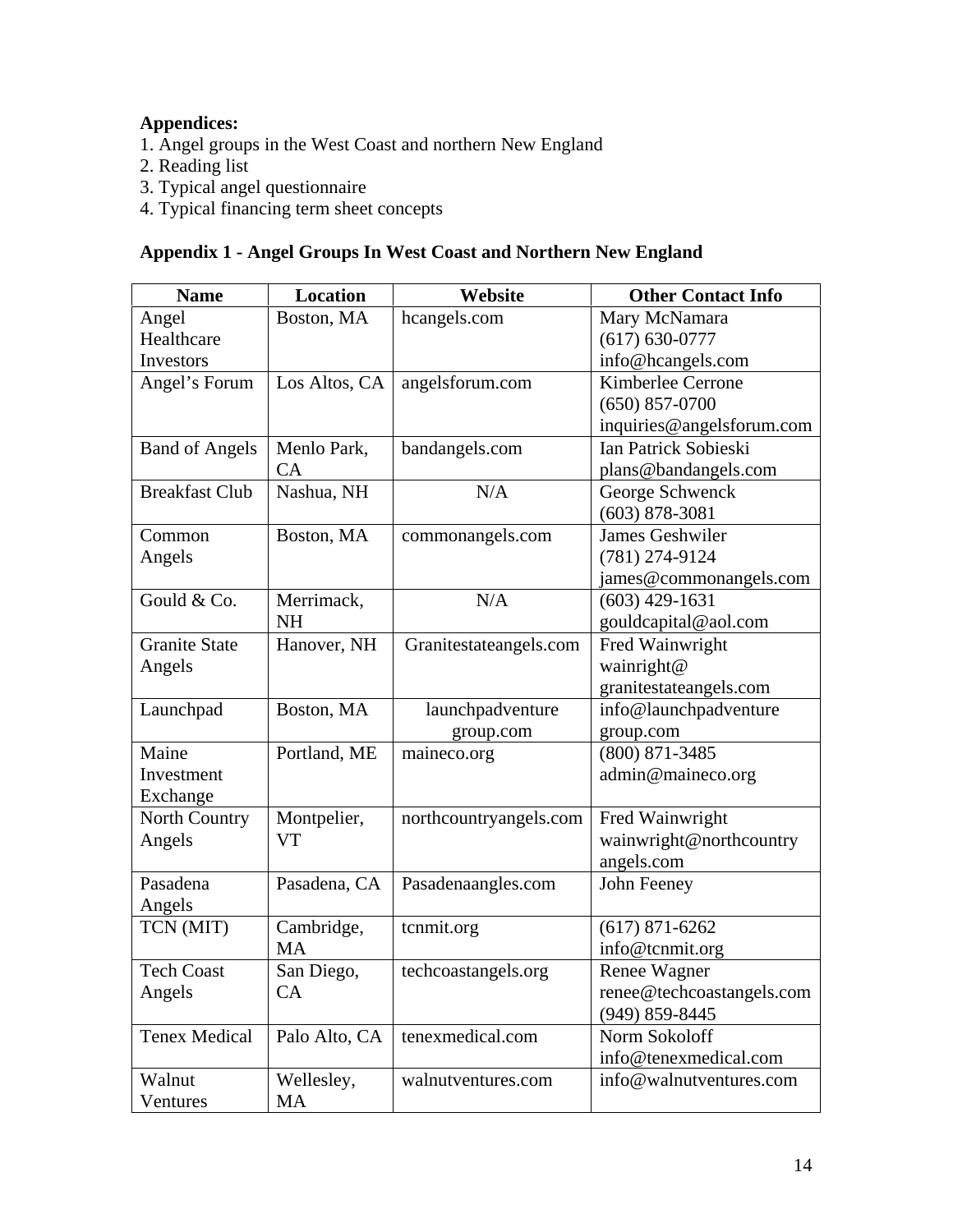### **Appendix 2 - Reading List**

*The Angel Investor's Handbook: How To Profit From Early Stage Investing,* Gerald Benjamin and Joel Margulis, Bloomberg Press, 2001

*Winning Angels: The 7 Fundamentals of Early Stage Investing, David Amis and Howard* Stevenson, Prentice Hall, 2001

*Angel Investing: A Guide For Entrepreneurs,* Robert Robinson and Mark Van Osnabrugge, Jossey-Bass Publishing, 2000

*Every Business Needs An Angel,* John May and Cal Simmons, Crown Publishing, 2001

*State of the Art: An Executive Briefing on Cutting-Edge Practices in American Angel Investing,* John May and Elizabeth O'Halloran, Darden Business Publishing, 2003

*Business Angel Investing Groups Growing in North America,* Marianne Hudson, Susan Preston, Mike Franks, James Geshwiler, John May, Robyn Davis, and Mary McNamara, Ewing Marion Kauffman Foundation, 2002

*Angel Investing: An Opportunity*, Fred Wainwright, *The Financial Times,* 2003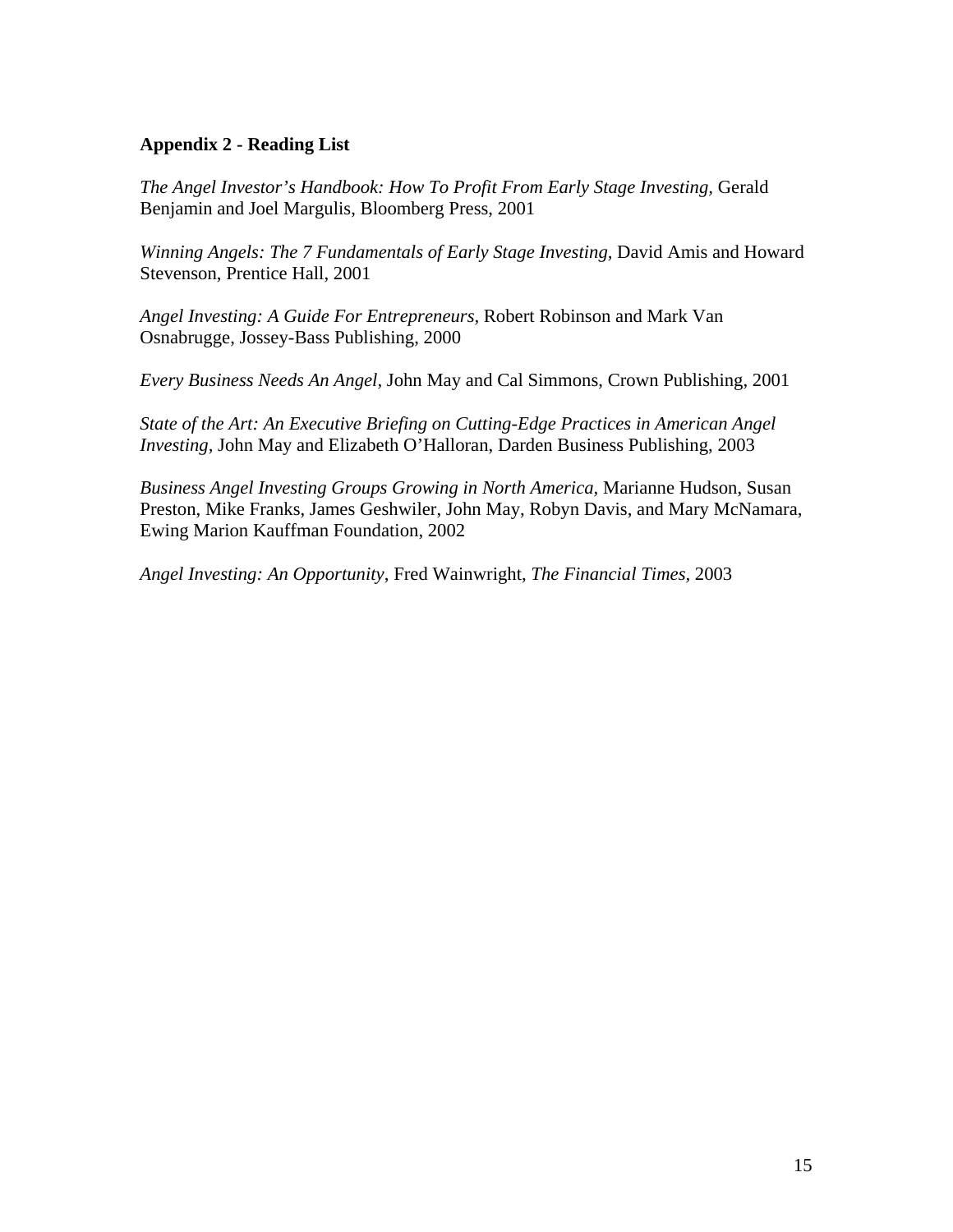# **Appendix 3 - Typical Preliminary Questionnaire From Angel Groups To Entrepreneurs**

- Name of company:
- Year founded and legal structure ("C" Corp, "S" Corp, LLC, etc.):
- Who referred you to this angel group?
- Summary of business (in 3 sentences or less):
- What problem is your product or service solving?
- What is the size of the market, how much has it grown in the past few years, and what is its projected growth?
- Describe the competition (companies as well as substitute products):
- What are your company's competitive advantages?
- Why will your company succeed in the long run?
- Does the company or its founders have any relevant patents or proprietary technologies? (please do not reveal specific proprietary information)
- What is the relevant experience of each member of the management team? Please enclose a one page resume of the CEO.
- What is the company's sales and marketing strategy?
- If you have a website, what is the URL?
- What are the major short, medium and long range operational milestones you intend to achieve?

[continued in next page]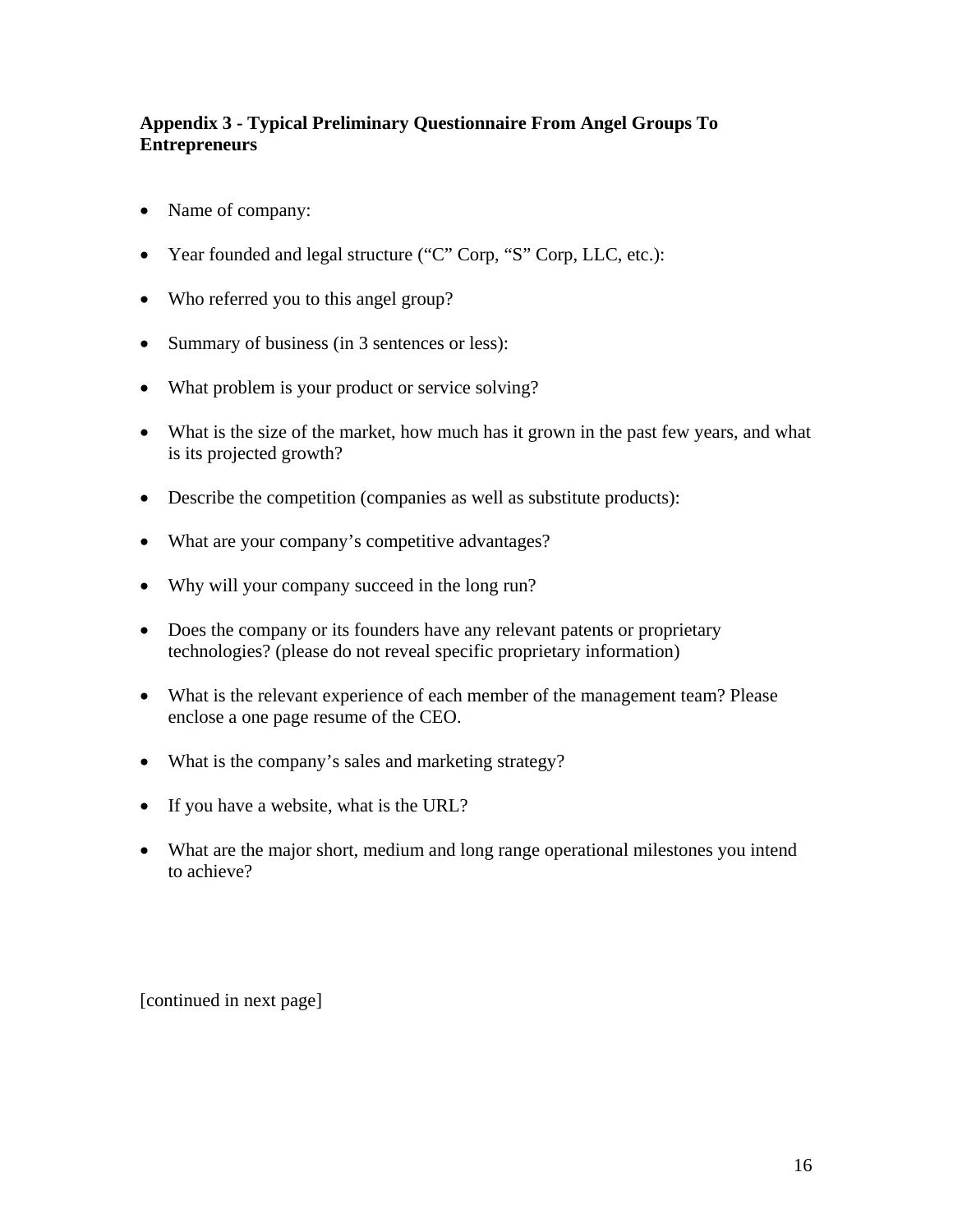• Please complete the table below:

|                  | <b>Last Fiscal</b><br>Year | Projected This<br><b>Fiscal Year</b><br>(without)<br>investor funds) | Projected This<br><b>Fiscal Year</b><br>(with investor)<br>funds) | Projected The<br>Following<br><b>Fiscal Year</b><br>(with investor)<br>funds) |
|------------------|----------------------------|----------------------------------------------------------------------|-------------------------------------------------------------------|-------------------------------------------------------------------------------|
| Revenues         |                            |                                                                      |                                                                   |                                                                               |
| Cost of          |                            |                                                                      |                                                                   |                                                                               |
| Revenues         |                            |                                                                      |                                                                   |                                                                               |
| Operating        |                            |                                                                      |                                                                   |                                                                               |
| Expenses         |                            |                                                                      |                                                                   |                                                                               |
| Interest         |                            |                                                                      |                                                                   |                                                                               |
| Expense          |                            |                                                                      |                                                                   |                                                                               |
| Liabilities      |                            |                                                                      |                                                                   |                                                                               |
| Number of Full   |                            |                                                                      |                                                                   |                                                                               |
| Time             |                            |                                                                      |                                                                   |                                                                               |
| <b>Employees</b> |                            |                                                                      |                                                                   |                                                                               |

- Are 50% or more of revenues generated from one or two customers?
- What are the 3 greatest risks of this venture?
- What is your capitalization structure? (How many shares are currently owned by founders and investors? How much capital has been invested so far, and by whom?)
- How much capital are you seeking, and how will this capital be used?
- How many rounds of investment and what amounts do you expect to need in total?
- What is your exit strategy?
- Please list the name and company of your professional advisors (attorney, CPA, and/or consultant):
- Who is the main contact person at the company? Please provide address, telephone, mobile phone, and fax: